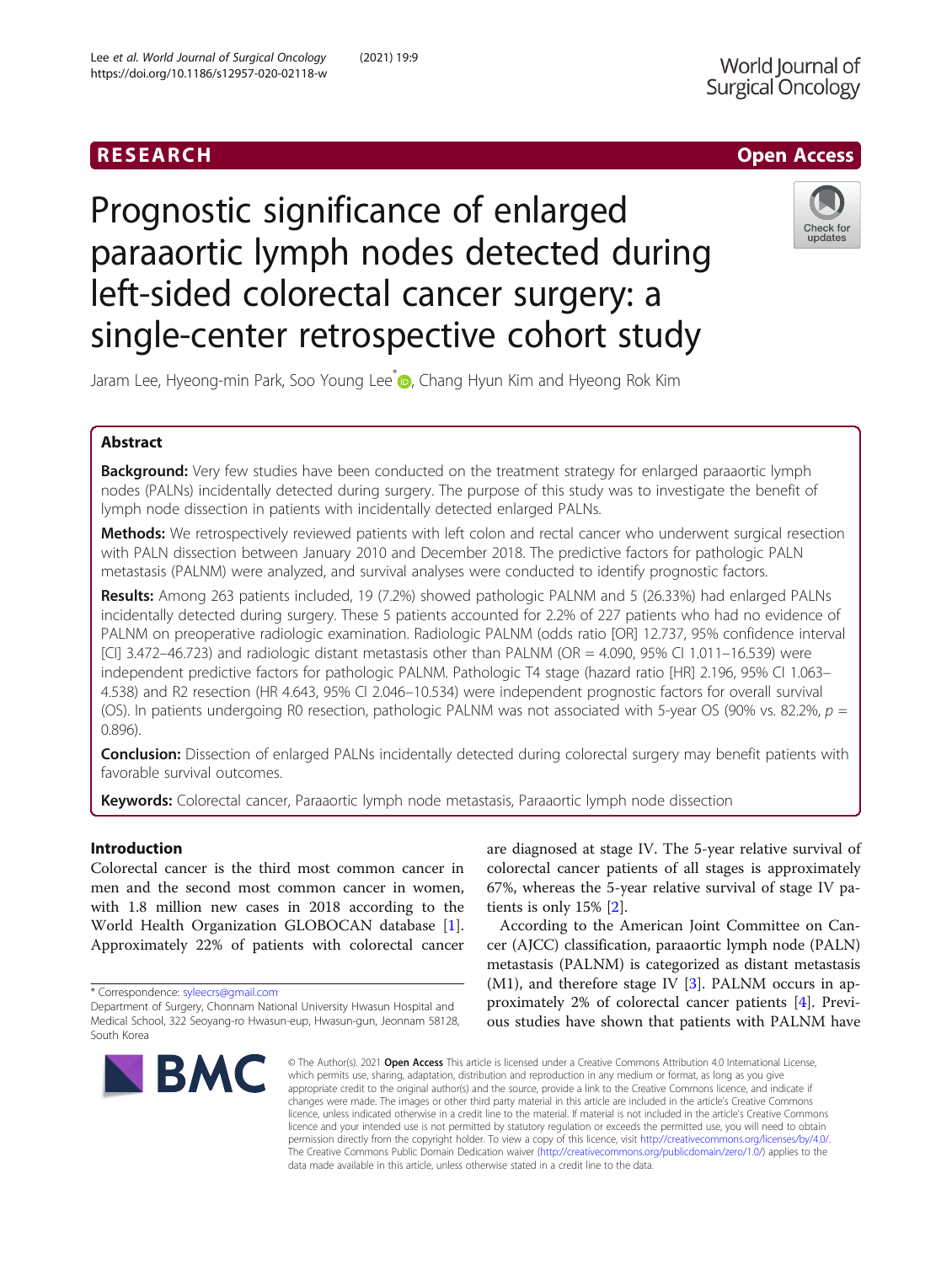a significantly lower survival rate than those without PALNM [\[5](#page-6-0)–[8](#page-6-0)]. Although several studies have shown that PALN dissection (PALND) improves survival in patients with PALNM, there has been no clearly defined standard treatment for PALNM. Moreover, very few studies have been conducted on the treatment strategy for enlarged PALNs incidentally detected during colorectal cancer surgery.

Therefore, we designed this study to investigate the probability of pathologic PALNM and the benefit of PALND in patients with enlarged PALNs incidentally detected during colorectal cancer surgery.

#### Methods

We retrospectively reviewed patients with primary colorectal cancer who underwent surgical resection at our institution between January 2010 and December 2018. This study was approved by the institutional review board of our institution (CNUHH-2020-157).

Patients with left-sided colon and rectal cancer who underwent colorectal surgery with PALND were included in this study. We included all patients with retrieved PALNs regardless of whether or not PALNM was suspected on preoperative radiologic examination. Patients without suspected PALNM in the preoperative imaging study were classified into the incidentally detected PALN group.

The clinicopathologic factors of the included patients were retrospectively collected through a review of medical records, which included demographic data, preoperative evaluation, operative findings, pathologic characteristics, and postoperative outcomes. Preoperative evaluation included serum levels of carcinoembryonic antigen (CEA), colonoscopy, abdominopelvic computed tomography (CT), and rectal magnetic resonance imaging. Positron emission tomography (PET) was selectively performed when distant metastasis was suspected. PALNM was suspected when the PALN was > 8 mm or > 5 mm and showed heterogeneity and an irregular outer border on abdominopelvic CT scan. In PET-CT, the presence of PALNs with higher fluorodeoxyglucose uptake than adjacent normal organs was considered to indicate PALNM.

All patients underwent mechanical bowel preparation before surgery. Second-generation cephalosporin was routinely administered within 1 h before surgery as an empirical antibiotics. In most cases, D3 dissection with high ligation of the inferior mesenteric artery was performed. For tumors below the peritoneal reflection, total mesorectal excision was performed. The detailed surgical technique has been previously described [[9\]](#page-6-0).

The extent of PALND was determined at the surgeon's discretion. In cases of highly suspicious PALNM, the PALNs were dissected from the aortic bifurcation to the lower border of the renal vein. In some cases with a single suspicious metastatic PALN, only the suspicious PALN was dissected. In most cases, the surgical procedure including PALND was performed using a laparoscopic approach.

R0 resection was defined as no macroscopic or microscopic residual tumor after surgery, and with no remnant tumor observed on follow-up radiologic examination. R2 resection was defined as a gross residual tumor remaining after surgery or a remnant tumor observed on the first follow-up CT. Histopathologic examination was performed by a specialized pathologist according to standard procedures. The classification system of the AJCC (seventh edition) was used to determine the pathologic stage. Adjuvant chemotherapy was recommended for advanced colorectal cancer, after considering the patient's general condition. Follow-up examinations included chest CT, abdominopelvic CT, and serum CEA test every 6 months and colonoscopy every 2 years. Recurrence was defined as recurrent disease on clinical, radiologic, or pathologic examination. Overall survival (OS) was defined as the period from surgery to death from any cause.

Categorical variables were compared using the  $\chi^2$  test or Fisher's exact test, and continuous variables were compared using Student's t test. Logistic regression analysis was used to investigate the predictive factors for PALNM. Survival outcomes were compared using the Kaplan–Meier method and log-rank test. Multivariate analysis with a Cox proportional hazard model was used to identify prognostic factors for OS. Variables that were significant at  $p < 0.10$  in the univariate analysis were entered into a multivariate model. Statistical significance was set at  $p < 0.05$ . All statistical analyses were performed using IBM SPSS version 23 (IBM, Armonk, NY).

#### Results

A total of 263 patients with left colon and rectal cancer who underwent PALND were included, and 19 (7.2%) of them showed pathologic PALNM. Of these 19 patients, 14 (73.7%) were suspected to have PALNM on preoperative radiologic examination, and 5 (26.3%) had enlarged PALNs incidentally detected during surgery. These 5 patients accounted for 2.2% of the 227 patients who had no evidence of PALNM on preoperative radiologic examination (Fig. [1](#page-2-0)). Frozen-section biopsy for PALNs was performed in 29 (11.0%) of the 263 included patients. Of the 29 patients, 5 (17.2%) had metastatic adenocarcinoma in frozen-section analysis, 4 of whom had suspicious PALNM on preoperative imaging study.

Table [1](#page-3-0) shows the clinicopathological characteristics according to pathologic PALNM. Regarding preoperative characteristics, higher clinical T stage (cT4 29.0% vs. cT1 0.0%, cT2 3.2%, cT3 3.8%;  $p < 0.001$ ), higher clinical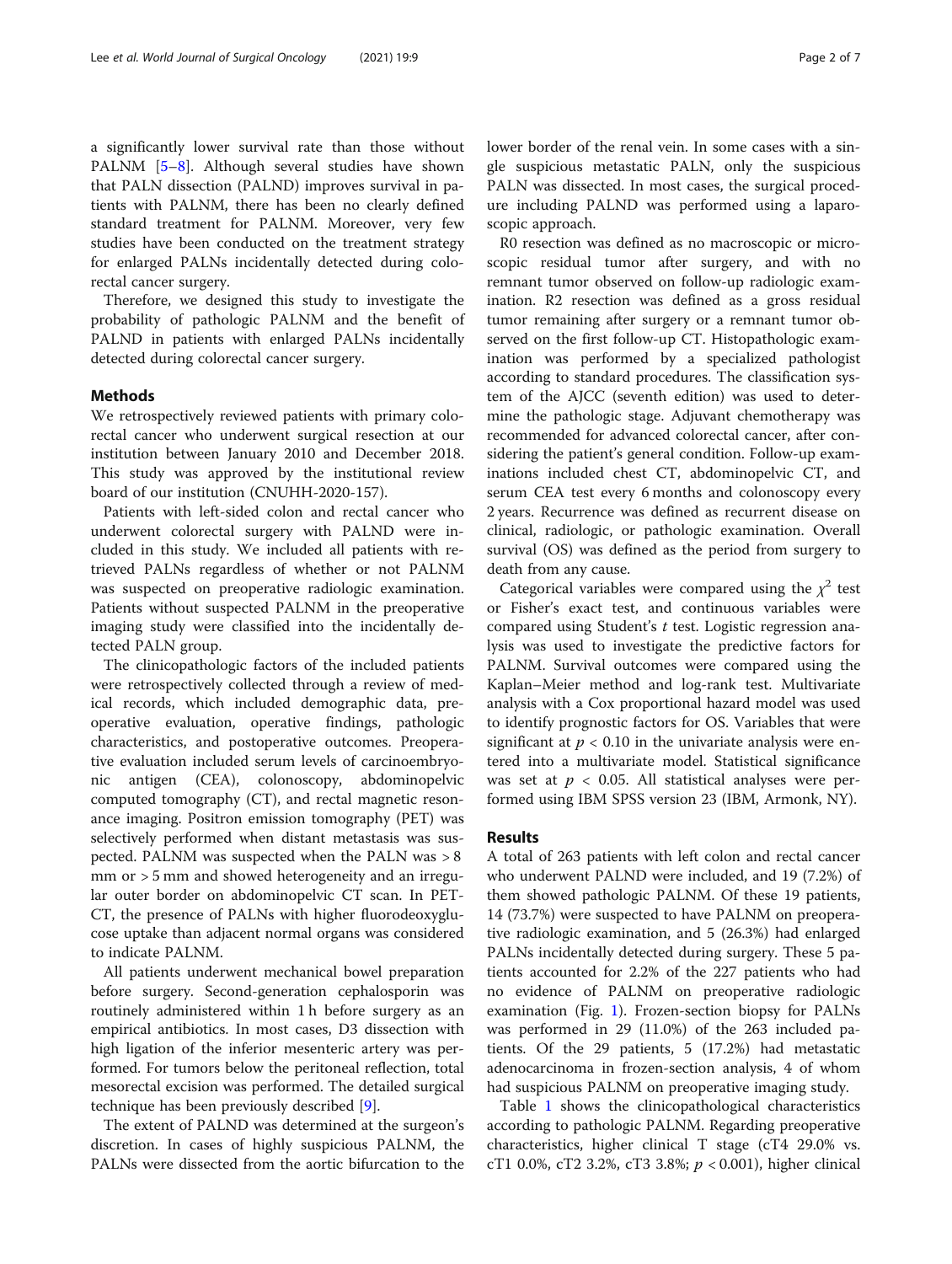<span id="page-2-0"></span>

N stage (cN2 17.6%, vs. cN0 2.1%, cN1 1.3%; p < 0.001), radiologic PALNM (42.4% vs. 2.2%,  $p < 0.001$ ), and radiologic distant metastasis other than PALNM (31.8% vs. 5.0%,  $p < 0.001$ ) were associated with a higher incidence of pathologic PALNM. Regarding pathologic characteristics, larger tumor size (> 5 cm), lymphovascular invasion and poor differentiation were associated with pathologic PALNM.

In multivariate analysis, radiologic PALNM (odds ratio [OR] 12.737, 95% confidence interval [CI] 3.472–46.723,  $p$  < 0.001) and radiologic distant metastasis other than PALNM (OR 4.090; 95% CI, 1.011-16.539;  $p = 0.048$ ) were independent predictive factors for pathologic PALNM. However, higher clinical T stage and N stage were not predictive factors for pathologic PALNM in the multivariate analysis (Table [2\)](#page-4-0).

Table [3](#page-4-0) shows postoperative complications. The overall 30-day morbidity rate was 18.2% (48/263), and the most common complication was prolonged postoperative ileus (6.8%). Anastomotic leakage occurred in 4.2% (11/263) of all the included patients. No postoperative mortality was recorded.

Prognostic factors for OS are described in Table [4](#page-5-0). In univariate survival analysis, pathologic T4 stage  $(37.3\% \text{ vs. } 82.1\%, p < 0.001)$ , pathologic N1-2 stage (65.8% vs. 87.7%, p = 0.001), M1 stage (38.8% vs.81.5%,  $p \le 0.001$ ), pathologic PALNM (54.0% vs. 78.6%,  $p = 0.002$ ), and R2 resection (12.8% vs. 82.3%,  $p \leq 0.001$ ) were associated with poorer OS (Table [4](#page-5-0), Fig. [2a](#page-5-0)). Because M stage and R0 resection were highly correlated with each other (correlation coefficient = 0.727,  $p < 0.001$ ), M stage was excluded from the multivariable survival analysis. In the multivariable analysis, pathologic T4 stage (hazard ratio [HR] 2.196, 95% CI 1.063–4.538,  $p = 0.034$ ) and R0 resection (HR 4.643, 95% CI 2.046–10.534, p < 0.001) were independent prognostic factors for OS.

Among all included patients, 20 (7.6%) underwent R2 resection. Of 19 patients with pathologic PALNM, 9 patients (47.4%) underwent R0 resection and 10 patients (52.6%) underwent R2 resection. When comparing the survival outcome according to the radicality of resection in patients with PALNM, OS was significantly higher in patients undergoing R0 resection (5-year OS, 90.0% vs. 0.0%;  $p = 0.014$ ) (Fig. [2b](#page-5-0)). In the subgroup analysis of patients who underwent R0 resection, no difference in 5 year OS (90.0% vs. 82.2%,  $p = 0.896$ ) was found between patients with and without pathologic PALNM (Fig. [2c](#page-5-0)).

#### **Discussion**

In the present study, we investigated the necessity of PALND in patients with incidentally detected enlarged PALNs. The results showed that even in patients with no evidence of PALNM on preoperative radiologic examination, pathologic PALNM was identified in a small but non-negligible proportion (2.2%). Patients with pathologic PALNM showed poorer OS than those without pathologic PALNM. However, when R0 resection was achieved, patients with pathologic PALNM had comparable OS to those without pathologic PALNM.

PALNM is a known poor prognostic factor in patients with colorectal cancer  $[4-7]$  $[4-7]$  $[4-7]$  $[4-7]$  $[4-7]$ . In cases of liver or lung metastasis, radical resection of the metastatic lesion is known to be beneficial for survival  $[10-12]$  $[10-12]$  $[10-12]$ . However, there is no established standard treatment for PALNM, which is relatively rarer than liver or lung metastasis [\[7](#page-6-0), [8,](#page-6-0) [13\]](#page-6-0). Recently, several studies have reported that PALN D increased survival in patients with PALNM [[6,](#page-6-0) [7](#page-6-0), [13](#page-6-0)– [15\]](#page-6-0). For example, Choi et al. reported that the 5-year OS of the PALND group was significantly higher than that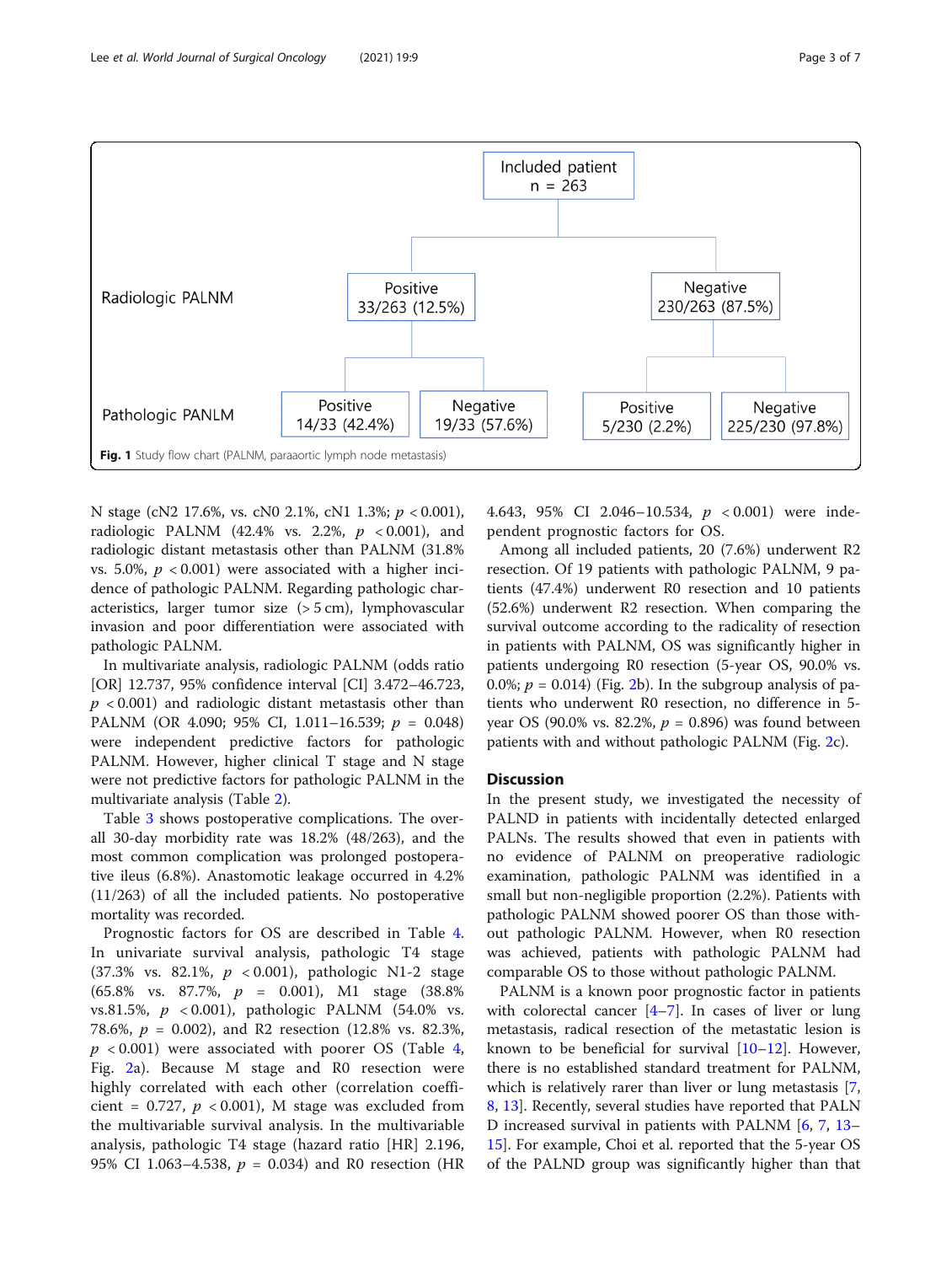| <b>Characteristics</b> |                 | Pathologic PALNM $(-)$ (n = 244) | Pathologic PALNM $(+)$ ( $n = 19$ ) | р       |
|------------------------|-----------------|----------------------------------|-------------------------------------|---------|
| Preoperative           |                 |                                  |                                     |         |
| Sex                    | Male            | 158 (94.0%)                      | 10 (6.0%)                           | 0.325   |
|                        | Female          | 86 (90.5%)                       | 9(9.5%)                             |         |
| Age (years)            |                 | $63.61 \pm 11.846$               | $63.37 \pm 10.761$                  | 0.931   |
| BMI ( $kg/m2$ )        |                 | $22.2 \pm 2.7$                   | $22.2 \pm 2.6$                      | 0.929   |
| ASA                    | 1, 2            | 224 (92.9%)                      | 17 (7.1%)                           | 0.665   |
|                        | 3, 4            | 20 (90.9%)                       | 2 (9.1%)                            |         |
| Preoperative           | $< 5\,$         | 160 (94.7%)                      | $9(5.3\%)$                          | 0.133   |
| CEA (ng/mL)            | $\geq$ 5        | 82 (89.1%)                       | 10 (10.9%)                          |         |
| Clinical T stage       | cT1             | 13 (100%)                        | $0(0.0\%)$                          | < 0.001 |
|                        | cT2             | 30 (96.8%)                       | $1(3.2\%)$                          |         |
|                        | cT3             | 179 (95.2%)                      | $9(4.8\%)$                          |         |
|                        | cT4             | 22 (71.0%)                       | 9 (29.0%)                           |         |
| Clinical N stage       | cN <sub>0</sub> | 94 (97.9%)                       | 2(2.1%)                             | < 0.001 |
|                        | cN1             | 75 (98.7%)                       | 1(1.3%)                             |         |
|                        | cN2             | 75 (82.4%)                       | 16 (17.6%)                          |         |
| Radiologic             | Negative        | 225 (97.8%)                      | $5(2.2\%)$                          | < 0.001 |
| PALNM                  | Positive        | 19 (57.6%)                       | 14 (42.4%)                          |         |
| Radiologic DM          | Negative        | 229 (95.0%)                      | 12 (5.0%)                           | < 0.001 |
| Other than PALNM       | Positive        | 15 (68.2%)                       | 7 (31.8%)                           |         |
| Tumor location         | Colon           | 107 (93.0%)                      | 8 (7.0%)                            | 0.882   |
|                        | Rectum          | 137 (92.6%)                      | 11 (7.4%)                           |         |
| Operative              |                 |                                  |                                     |         |
| Surgical procedure     | Open            | $6(60.0\%)$                      | 4 (40.0%)                           | 0.003   |
|                        | Laparoscopy     | 238 (94.1%)                      | 15 (5.9%)                           |         |
| Operative time (min)   | < 180           | 197 (93.8%)                      | 13 (6.2%)                           | 0.232   |
|                        | $\geq 180$      | 47 (88.7%)                       | 6 (11.3%)                           |         |
| Pathologic             |                 |                                  |                                     |         |
| Tumor size (cm)        | $< 5\,$         | 130 (96.3%)                      | 5(3.7%)                             | 0.03    |
|                        | $\geq$ 5        | 113 (89.0%)                      | 14 (11.0%)                          |         |
| Lymphovascular         | Negative        | 203 (97.6%)                      | 5(2.4%)                             | < 0.001 |
| Invasion               | Positive        | 41 (74.5%)                       | 14 (25.5%)                          |         |
| Perineural             | Negative        | 148 (94.9%)                      | 8 (5.1%)                            | 0.146   |
| Invasion               | Positive        | 96 (89.7%)                       | 11 (10.3%)                          |         |
| Differentiation        | w/d, m/d        | 227 (93.4%)                      | 16 (6.6%)                           | 0.031   |
|                        | p/d             | 7 (70.0%)                        | 3 (30.0%)                           |         |

#### <span id="page-3-0"></span>Table 1 Characteristics according to pathologic PALNM

Data are presented as mean  $\pm$  standard deviation or number (percentage)

PALNM Paraaortic lymph node metastasis; BMI Body mass index; ASA American Society of Anesthesiologists; CEA Carcinoembryonic antigen; DM Distant metastasis; w/d Well differentiated; m/d Moderately differentiated; p/d Poorly differentiated

of the control group  $(53.4\% \text{ vs. } 12\%, p = 0.045)$  [\[6](#page-6-0)]. Ogura et al. reported that the 5-year cancer-specific survival was significantly higher in the R0 resection group than in the control group with palliative resection in patients with extra-regional lymph node metastasis [\[16](#page-6-0)]. Gagniere et al. reported the outcome of radical

retroperitoneal lymphadenectomy in patients with retroperitoneal nodal metastases from colorectal cancer [\[17](#page-6-0)]. They suggested that the 5-year OS of patients who underwent lymphadenectomy was significantly higher than that of patients treated with non-surgical treatment. However, some authors have reported that PALND is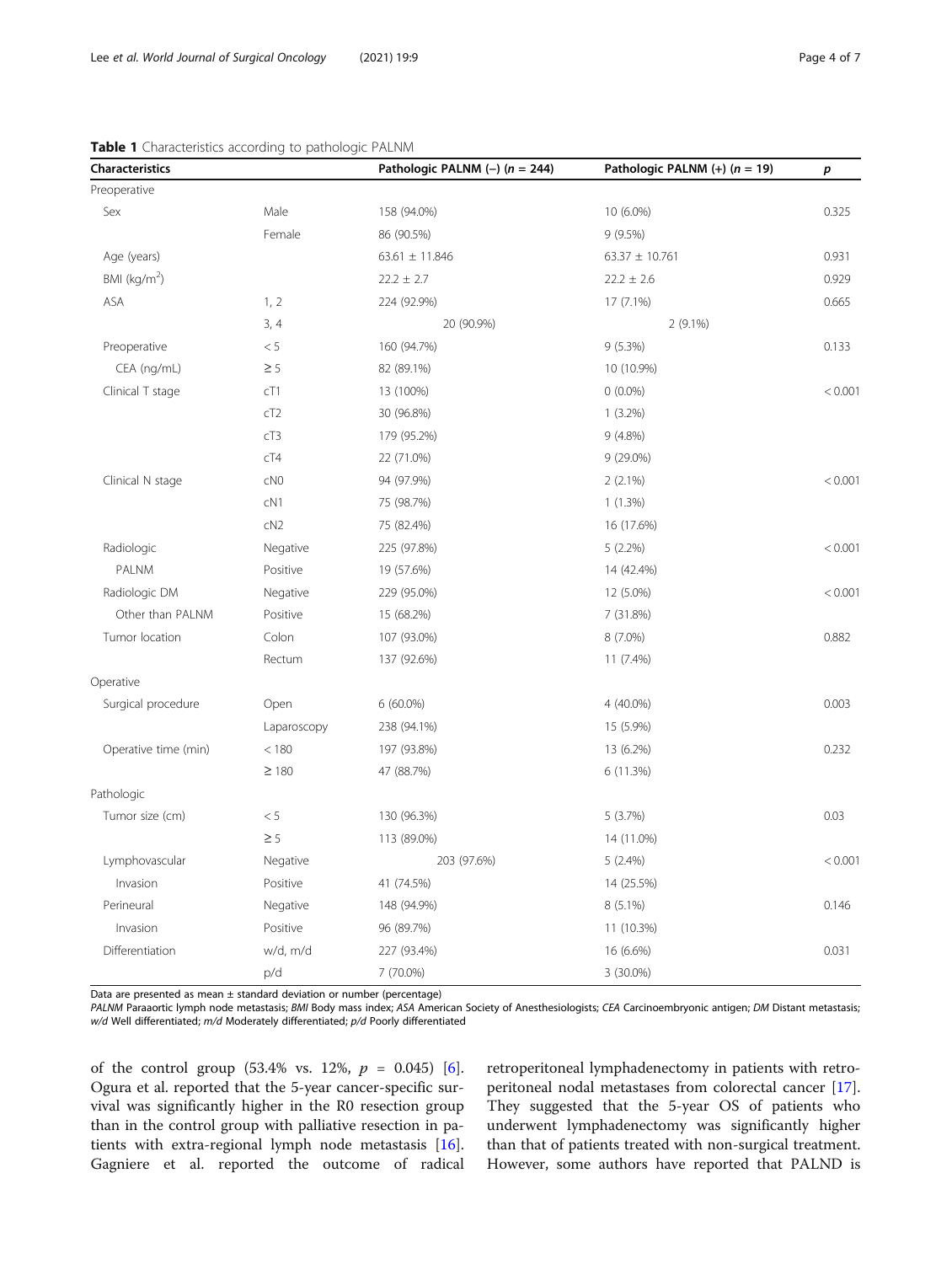<span id="page-4-0"></span>

| <b>Table 2</b> Multivariate analysis of predictive factors for pathologic PALNM |  |  |
|---------------------------------------------------------------------------------|--|--|
|                                                                                 |  |  |

| <b>Variables</b>                                       | <b>Pathologic PALNM</b> |         |  |
|--------------------------------------------------------|-------------------------|---------|--|
|                                                        | OR (95% CI)             |         |  |
| Clinical T stage ( $cT4$ vs. $cT1-3$ )                 | 3.182 (0.865-11.701)    | 0.081   |  |
| Clinical N stage (cN2 vs. cN0-1)                       | 2.705 (0.577-12.671)    | 0.207   |  |
| Radiologic PALNM (positive vs. negative)               | 12.737 (3.472-46.723)   | < 0.001 |  |
| Radiologic DM other than PALNM (positive vs. negative) | 4.090 (1.011-16.539)    | 0.048   |  |

PALNM Paraaortic lymph node metastasis; OR Odds ratio; CI Confidence interval; DM Distant metastasis

not recommended because of its technical difficulties and lack of survival benefit [\[18\]](#page-6-0). Others reported a high recurrence rate after PALND even when performed in selective patients with PALNM [\[19](#page-6-0)].

Determining the presence of PALNM through a preoperative imaging study before surgery and establishing an appropriate surgical plan are essential. In this study, radiologic PALNM was identified as a predictive factor for pathologic PALNM in the multivariable analysis. Nakai et al. evaluated the diagnostic value of CT and PET/CT in predicting PALNM [[20](#page-6-0)]. When the diagnosis was based on CT combined with PET/CT, the diagnostic ability of PET/CT was 93.8% in patients who had no predictive CT findings. However, in patients with a suspected lesion on CT, the diagnostic ability of PET/CT was decreased to 70.6%. According to a study by Wong et al., among 264 patients suspected of having PALNM on radiologic examination, 118 patients showed positive PALNM in pathology, and the positive predictive value was only 44.7% [[5\]](#page-6-0). Similarly, in the present study, the accuracy of preoperative imaging in predicting PALNM was 89.7%, whereas the positive predictive value was only 42.4%. Therefore, it is not easy to accurately diagnose PALNM based on preoperative imaging findings.

Surgeons often incidentally detect enlarged PALNs during surgery and deliberate about whether PALND should be performed. However, no standard treatment has been established for the management of incidentally detected enlarged PALNs in colorectal cancer patients. Importantly, in the present study, there were five (2.2%) false-negative cases in which PALNM was not detected

| <b>Table 3</b> Postoperative complications |  |
|--------------------------------------------|--|
|--------------------------------------------|--|

| <b>Morbidity</b>    | n(%)       |
|---------------------|------------|
| Total               | 48 (18.2%) |
| Bleeding            | $2(0.8\%)$ |
| lleus               | 18 (6.8%)  |
| Anastomotic leakage | 11 (4.2%)  |
| Urinary dysfunction | 13 (4.9%)  |
| Pneumonia           | $1(0.4\%)$ |
| Wound infection     | 6(2.3%)    |
| Deep SSI            | $5(1.9\%)$ |

SSI Surgical site infection

on preoperative imaging but PALND was performed incidentally. In addition, a significant difference in OS was observed between the R0 and R2 resection groups (90.0% vs. 0.0%,  $p = 0.014$ ). When R0 resection was achieved in patients with PALNM their OS was comparable to that of patients without PALNM (90.0% vs. 82.2%,  $p = 0.896$ ). Therefore, we recommend performing PALND not only in patients with radiologically suspected PALNM but also in patients with enlarged PALNs incidentally detected during surgery, especially in patients with radiologic distant metastasis other than PALNM.

Frozen-section biopsy of an enlarged PALN may be helpful to decide whether to proceed with further PALN D. In the present study, frozen-section biopsy was performed in only 11.0% (29/263) of patients, and 5 (17.2%) of them showed PALNM. Because the present study was retrospective, it was impossible to investigate whether the extent of surgery changed according to the result of frozen-section biopsy. However, given the fact that PALNM had not been found in 24 (83.8%) of the 29 patients with frozen-section biopsy, frozen-section biopsy may be helpful to avoid unnecessary wider PALND, preventing possible long-term complications.

Several studies have reported that retroperitoneal lymph node dissection is related to sexual dysfunction due to hypogastric nerve injury, chylous ascites, and lymphoceles [\[21](#page-6-0), [22](#page-6-0)]. According to a systematic review by Wong et al. [[5\]](#page-6-0), the postoperative complication rate of PALND ranged from 7.8 to 33%. We observed a postoperative complication rate of 18.2%, with no postoperative mortality. The morbidity rate in the present study was comparable to that in our previous studies (13.9– 31.2%) on rectal cancer surgery [[23](#page-6-0), [24\]](#page-6-0). PALND can be safely performed with minimal additional surgical complications.

This study had several limitations. First, this study was designed as a retrospective review of data from a single institution. Because PALND was decided and performed by four surgeons, the indication for PALND was not standardized, which might have led to a selection bias. Second, as the number of patients with pathologic PALNM was small, the results of the multivariate analysis need to be interpreted with caution. Third, we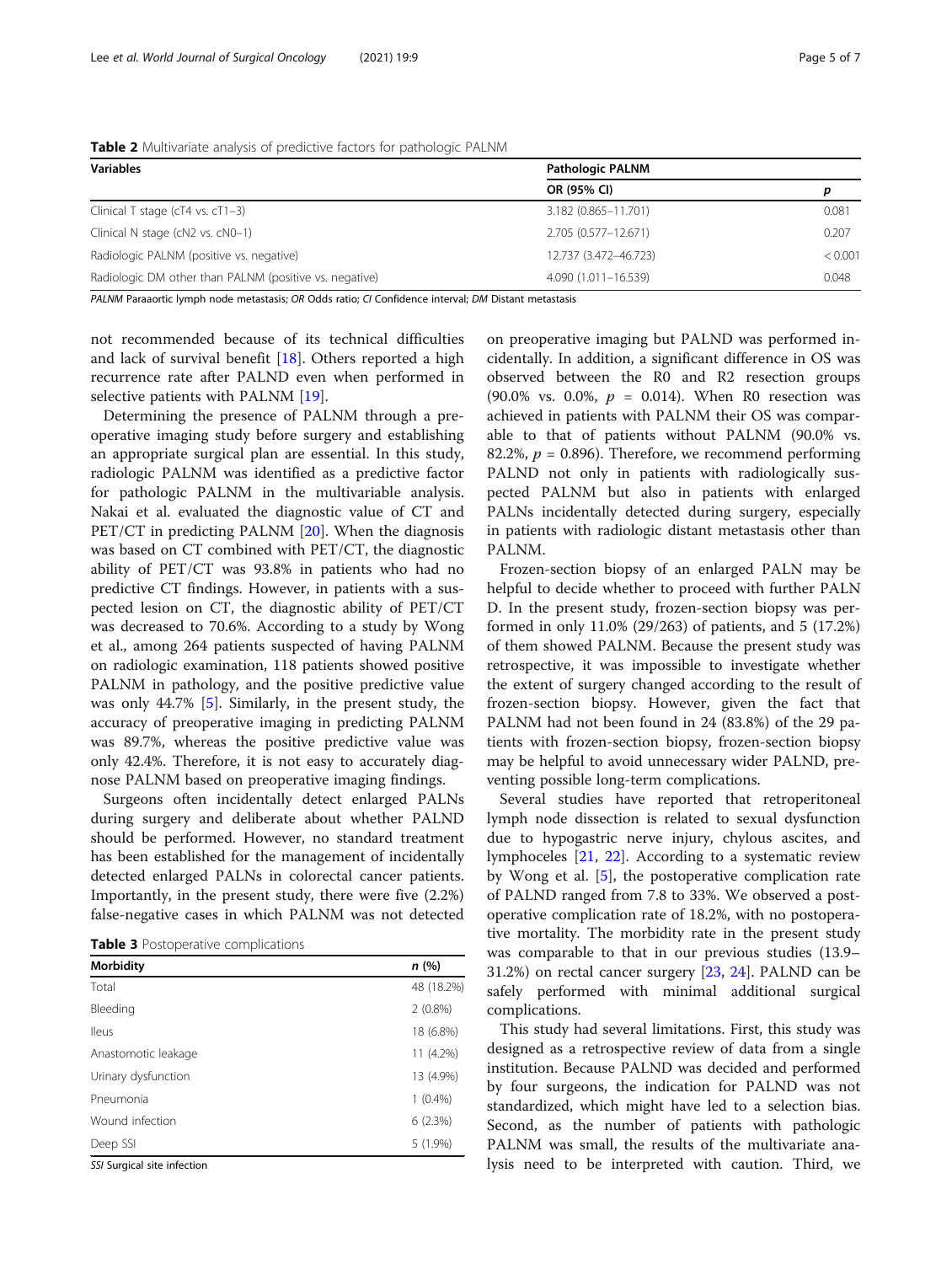N0 126 87.7

M0 231 81.5

Negative 244 78.6

Pathologic N stage

pathologic palnm

R0 resection

M stage

<span id="page-5-0"></span>

| Variables          | n   | Univariate analysis |         | Multivariate analysis |       |
|--------------------|-----|---------------------|---------|-----------------------|-------|
|                    |     | 5-year OS (%)       |         | HR (95% CI)           |       |
| Pathologic T stage |     |                     |         |                       |       |
| <b>T4</b>          | 49  | 37.6                | < 0.001 | 2.196 (1.063-4.538)   | 0.034 |
| $T1 - 3$           | 214 | 82.1                |         |                       |       |

| <b>Table 4</b> Prognostic factors for overall survival by univariate and multivariate analyses |  |  |
|------------------------------------------------------------------------------------------------|--|--|
|------------------------------------------------------------------------------------------------|--|--|

| R <sub>0</sub> | 243 |                                                                                                      |  |
|----------------|-----|------------------------------------------------------------------------------------------------------|--|
|                |     | OS Overall survival; HR hazard ratio; CI Confidence interval; PALNM Paraaortic lymph node metastasis |  |

M1 32 38.8 < 0.001



N1-2 137 65.8 0.001 2.064 (0.961–4.434) 0.063

Positive 19 54.0 0.002 1.367 (0.505–3.703) 0.538

R2 20 12.8 < 0.001 4.643 (2.046–10.534) < 0.001